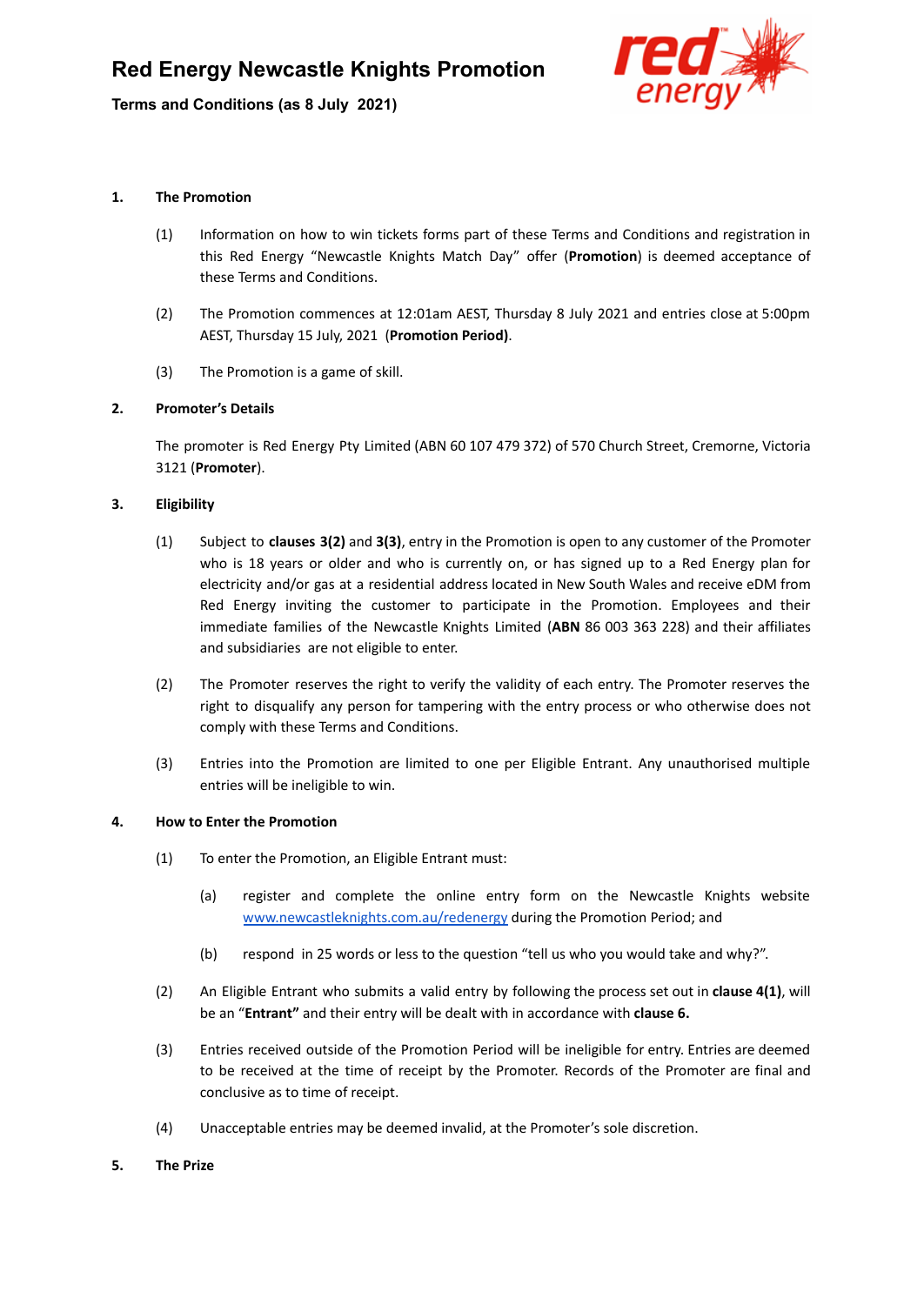# **Red Energy Newcastle Knights Promotion**

## **Terms and Conditions (as 8 July 2021)**



(1) The Promoter is offering Entrants the chance to win one (1) of twenty (20) identical prizes. Each prize consists of two (2) x Reserve Tickets to the Waratah Room valid for entry to McDonald Jones Stadium on 31 July 2021, as further described in clause 7 (**Prize**).

## **6. Prize Winners**

- (1) The best twenty (20) entries that are judged by the Promoter as the most creative and original entries from all correct, valid and eligible entries will win a Prize (**Prize Winners**).
- (2) Entries will be judged between 12:01am AEST and 5:00pm AEST on Monday July 19 2021 at Lot 3, Pier 8/9, 23 Hickson Road, Walsh Bay 2000 or any other premises the Promoter deems appropriate. The Promoter will judge the winner based on the judging criteria in **clause 6(1)**, at its discretion and the decision will be final and binding on the Entrants and no further communication will be entered into.
- (3) A Prize will not be replaced by the Promoter if it is damaged, lost or stolen.

## **7. Prize Details**

- (1) Within two (2) business days of the Prize Winners being selected, the Promoter will notify the Prize Winners by email, at the email address registered with the Promoter (**Prize Winner's Email**). The Prize Winner's Email will attach two (2) x Reserve Tickets to the Waratah Room valid for entry to McDonald Jones Stadium on 31 July 2021 and attach the Prize Winner's electronic tickets and all other necessary instructions in order for the Prize Winner to redeem the Prize. The Prize Winners must cooperate with the Promoter.
- (2) The Prize includes two (2) x Reserve Tickets to the Waratah Room valid for entry to McDonald Jones Stadium on 31 July 2021, which includes drinks and a light dinner.
- (3) It is the responsibility of the Prize Winner to organise, for themselves and their companion and bear the costs of, transport to/from McDonald Jones Stadium, Newcastle, accommodation (including incidentals), transfers, spending money, meals, phone calls, taxis, additional activities and travel expenses and any other ancillary costs associated with the Prize Winner taking up the Prize
- (4) The Prize Winner and their companion are responsible for their own travel insurance for the period of travel.
- (5) Dates, venues and schedules are not under the Promoter's control and are subject to change. The Promoter takes no responsibility for any date, venue or schedule changes.

#### **8. Other Matters Relating to the Promotion**

- (1) It is a condition of accepting the Prize that the Prize Winner and his/her companions may be required to sign a release of liability in a form to be determined in the absolute discretion of the **Promoter**
- (2) If a Prize or receipt of it incurs a tax liability, the Prize Winner is liable for the payment of such a tax.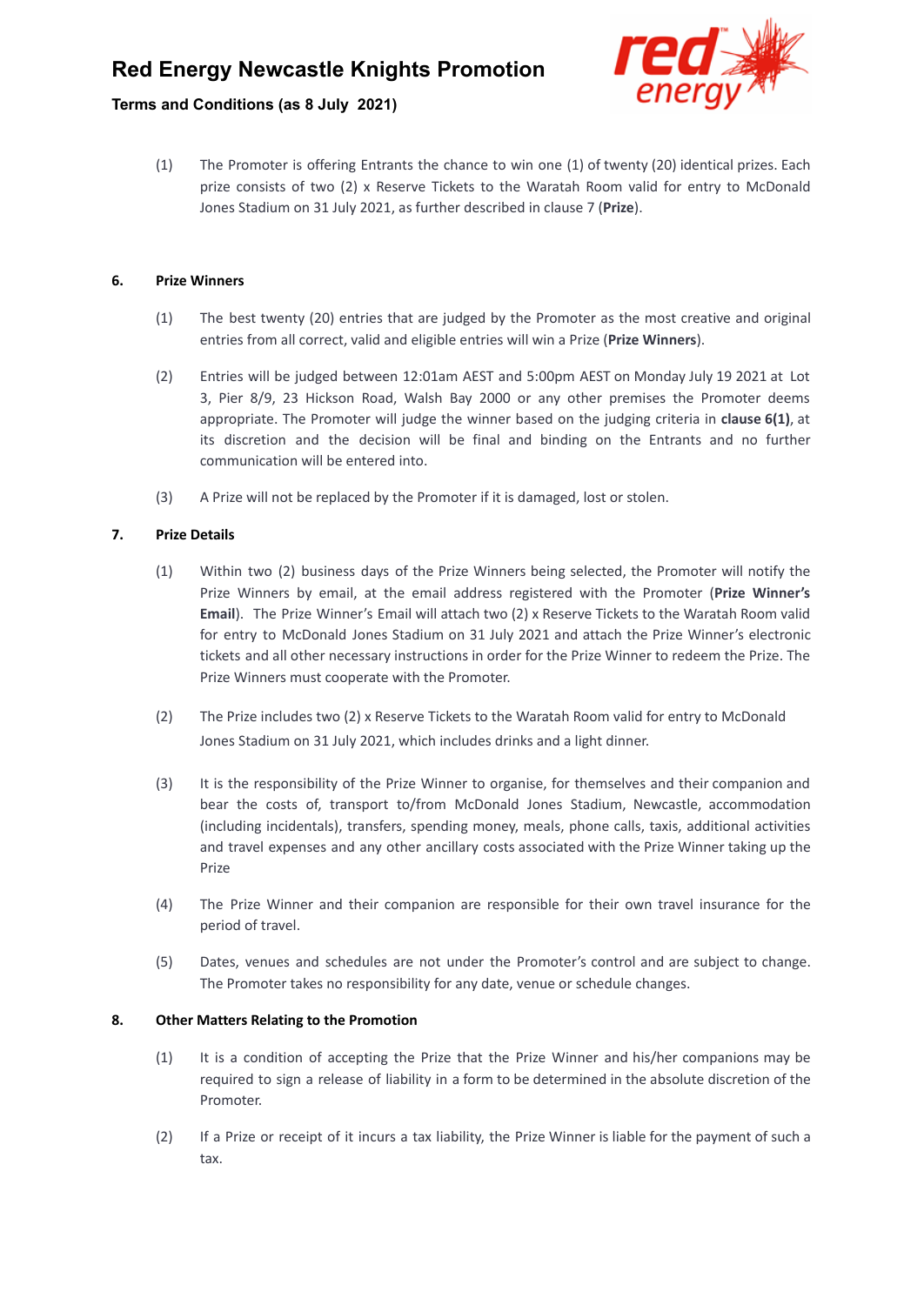# **Terms and Conditions (as 8 July 2021)**



- (3) It is a condition of accepting a Prize that the Prize Winner accepts the conditions applicable to the individual components of the Prize. The Prize cannot be transferred, exchanged or redeemed for cash.
- (4) Subject to State legislation, the Promoter reserves the right to substitute the Prize in whole (or any of its components), with a substitute prize of equal or greater value and the Prize Winner will be notified accordingly.
- (5) Acceptance of the Prize is deemed consent for the Promoter to use the Prize Winner's details, voice, image, likeness and photographs for promotional, marketing and publicity purposes on the Promoter's website or in other forms of social media or on other websites or in any other media used by the Promoter for an indefinite time without any further attribution, reference, payment or other compensation to the Prize Winner.

#### **9. Privacy**

By entering this Promotion, each Entrant is taken to consent to the Promoter using the Entrant's personal information to administer the Promotion and disclosing the Entrant's personal information to organisations that assist the Promoter with administering the Promotion to third parties as required by law. If the information requested is not provided by the Entrant, the Entrant may not participate in the Promotion. For details about how the Promoter may use your information, and what your rights are under Australian privacy laws, please refer to the Promoter's Privacy Policy available at [redenergy.com.au/privacy](https://www.redenergy.com.au/privacy).

#### **10. Liability**

- (1) Nothing in these Terms and Conditions limits, excludes or modifies or purports to limit, exclude or modify the statutory consumer guarantees as provided under the Australian Consumer Law (Schedule 2 to the Competition and Consumer Act 2010 (Cth)), or similar state-based consumer protection laws (**Non-Excludable Guarantees**).
- (2) Except for any liability that cannot by law be excluded, including the Non-Excludable Guarantees, the Promoter and its related bodies corporate (including their respective officers, employees and agents) exclude all liability (including negligence), for any personal injury; or any loss or damage (including loss of opportunity) whether direct, indirect, special or consequential, arising in any way:
	- (a) out of the Promotion; or
	- (b) without limiting 10(2)(a), out of:
		- (i) any technical difficulties, equipment malfunction, any delayed email, any error, omission, interruption, deletion, defect, delay in operation or transmission, communications line failure, technical problems or traffic congestion on the internet or any website (whether or not under the Promoter or its related bodies corporates' control);
		- (ii) any theft, destruction, unauthorised access or third party interference of entries under this Promotion;